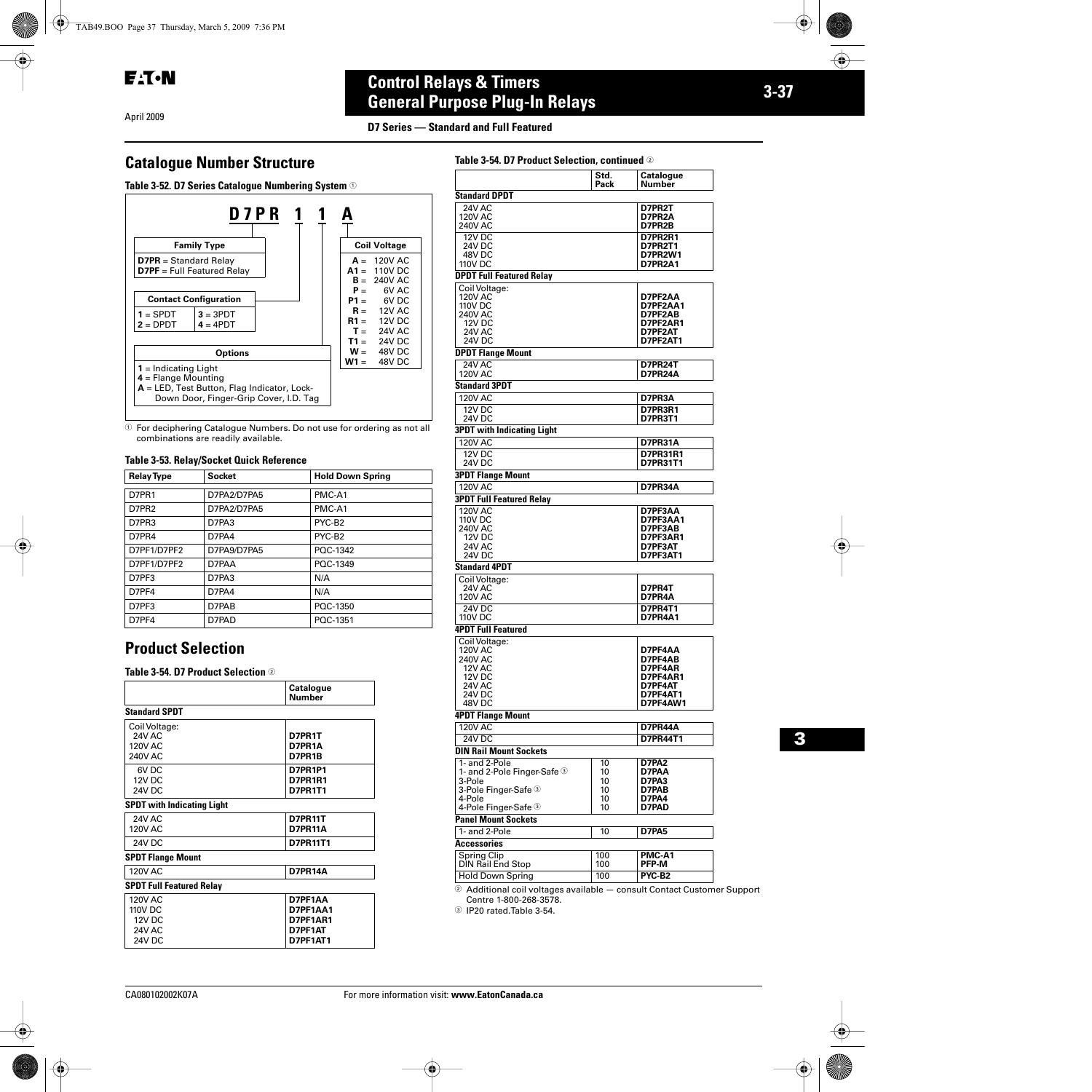**D7PR Series — Standard**

## **Dimensions**

**3**



#### **Figure 3-54. D7PR1 and D7PR2 — Approximate Dimensions in Inches (mm)**



**Figure 3-55. D7PR14 and D7PR24 — Approximate Dimensions in Inches (mm)**





**E**:T.N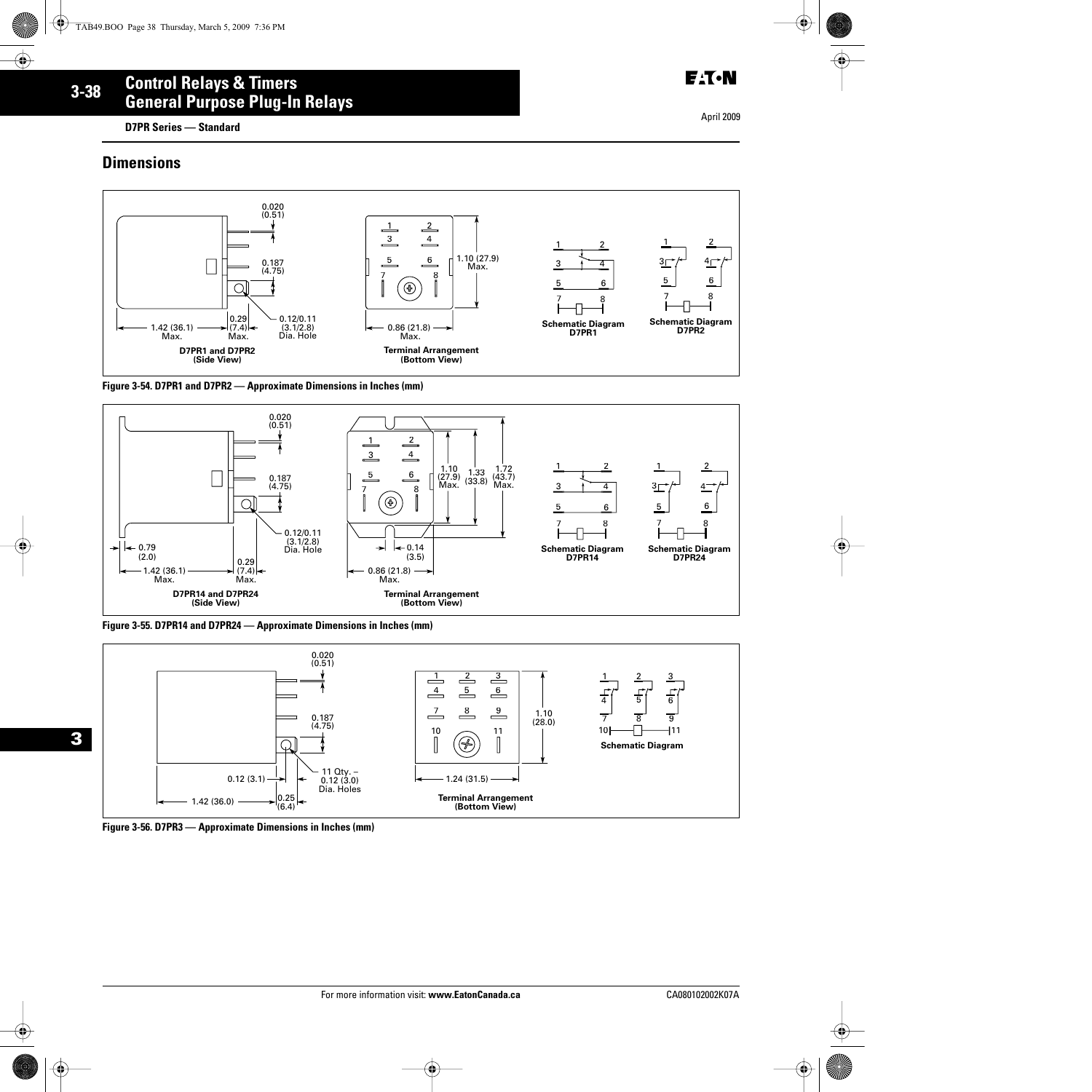**E**:T.N

April 2009

# **3-39 Control Relays & Timers General Purpose Plug-In Relays**







**Figure 3-58. D7PR43 — Approximate Dimensions in Inches (mm)**



**Figure 3-59. D7PR44 — Approximate Dimensions in Inches (mm)**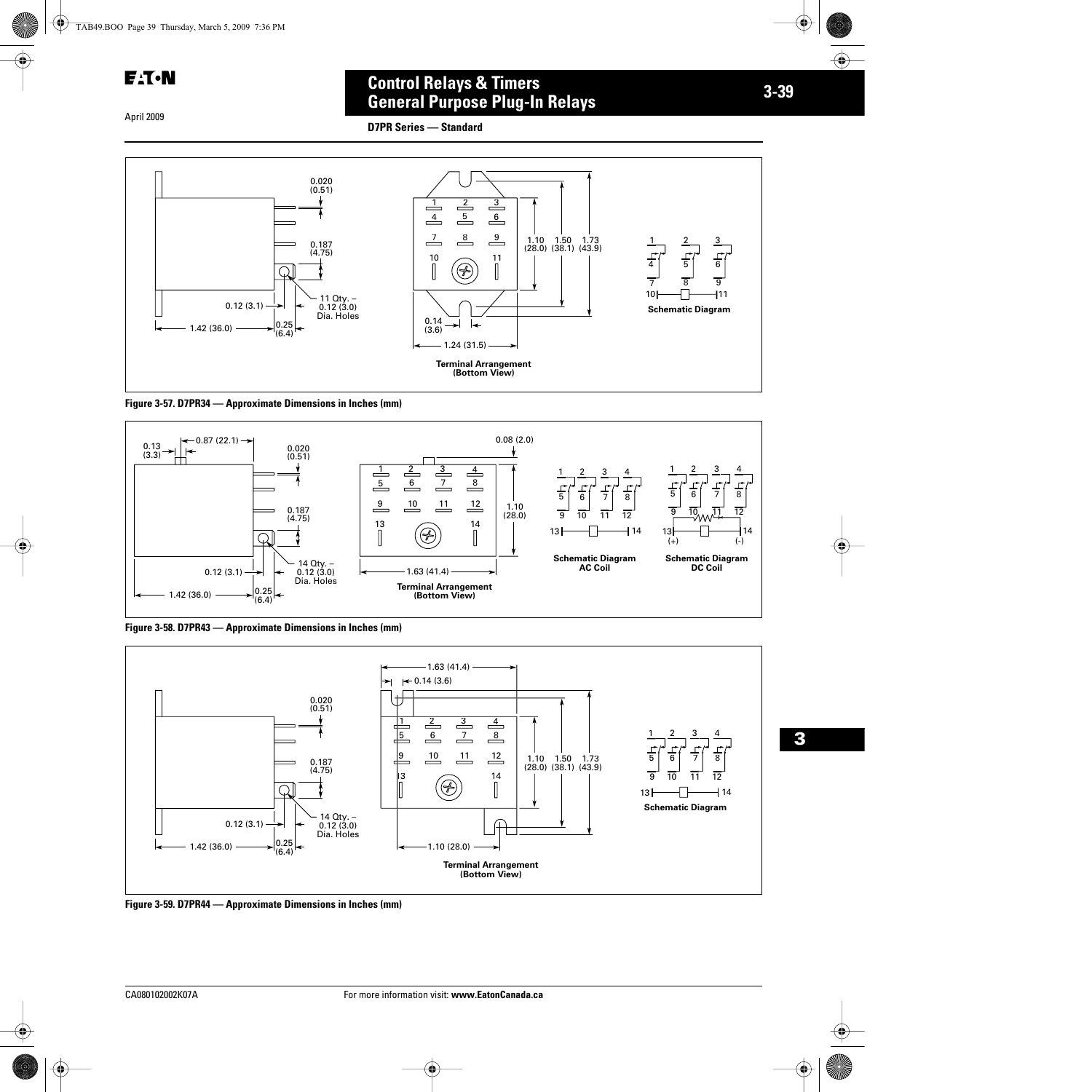#### **3-40 Control Relays & Timers General Purpose Plug-In Relays**

**D7PR Series — Standard**

April 2009



**Figure 3-60. D7PR23 — Approximate Dimensions in Inches (mm)**



**Figure 3-61. D7PA2 — Approximate Dimensions in Inches (mm)**



**Figure 3-62. D7PA3 — Approximate Dimensions in Inches (mm)**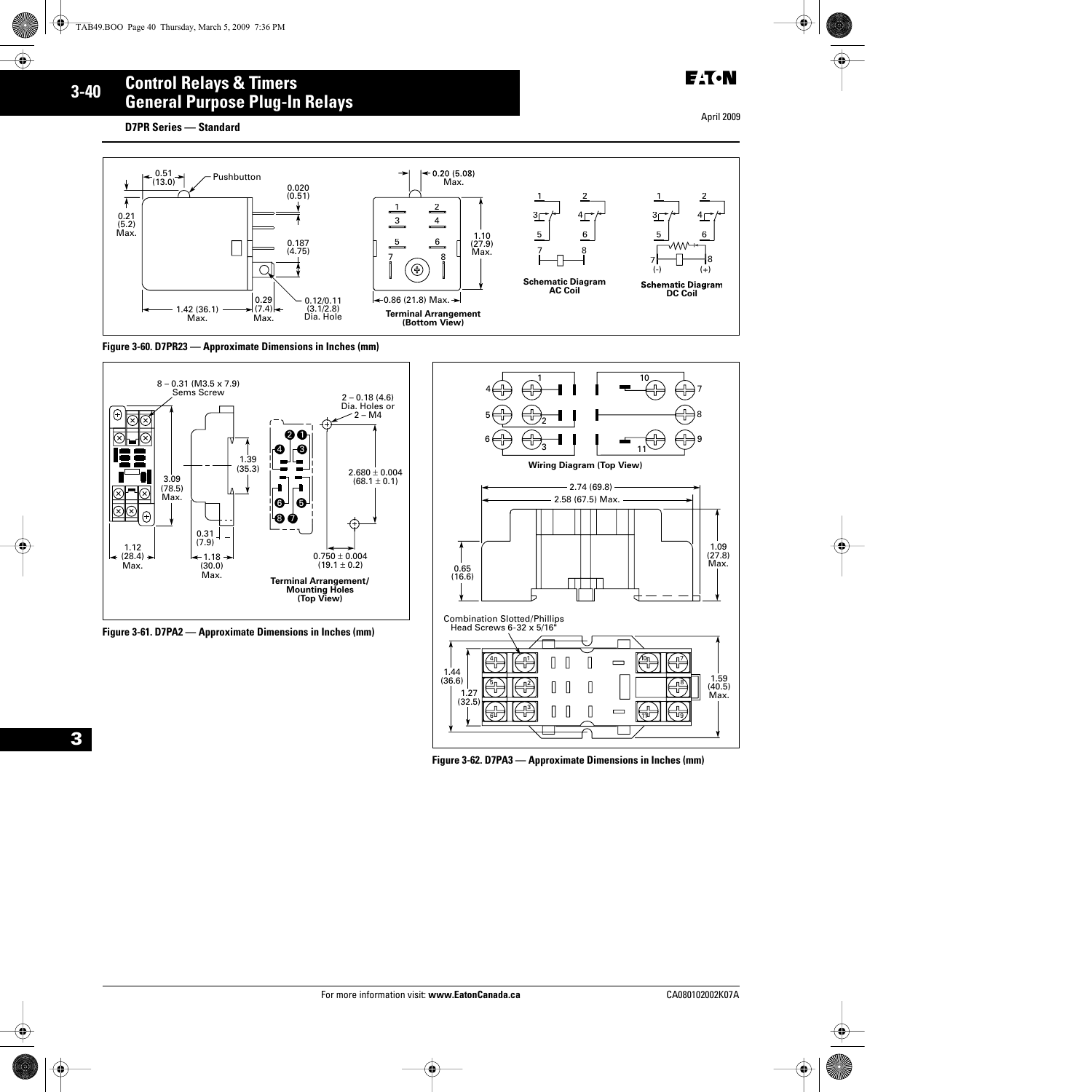#### April 2009

# **3-41 Control Relays & Timers General Purpose Plug-In Relays**

**D7PR Series — Standard**



**Figure 3-63. D7PA4 — Approximate Dimensions in Inches (mm)** 



**Figure 3-64. D7PA5 — Approximate Dimensions in Inches (mm)**



**Figure 3-65. PMC-A1 Hold Down Clip — Approximate Dimensions in Inches (mm)**



**Figure 3-66. PFP-M DIN Rail End Stop — Approximate Dimensions in Inches (mm)**



**Figure 3-67. PYC-B2 Hold Down Spring — Approximate Dimensions in Inches (mm)**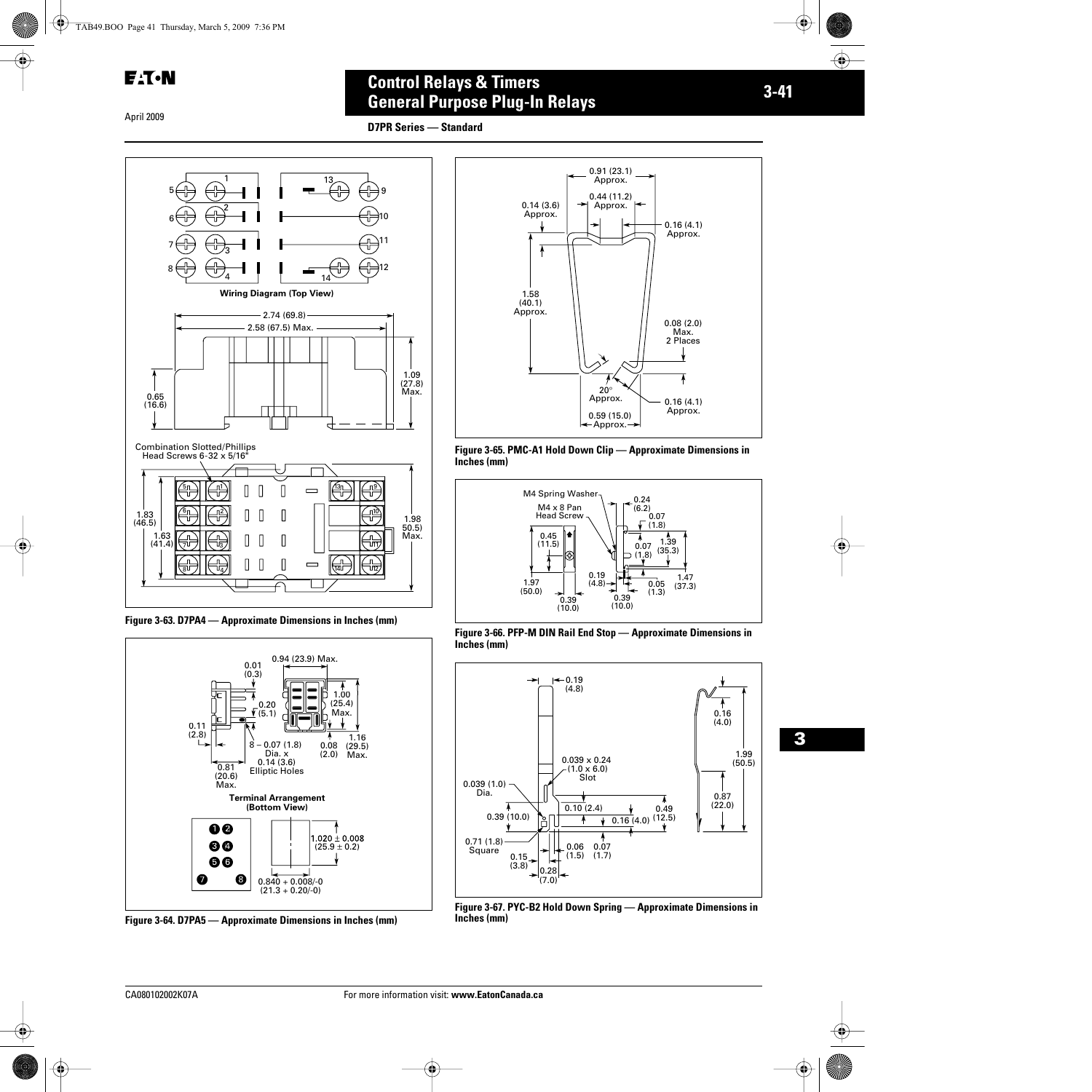**D7PF Series — Full Featured**

## **D7PF Series Features**



*D7PF Series Relay*

- Flag indicator shows relay status in manual or powered condition
- Bi-polar LED status lamp allows for reverse polarity applications
	- ❑ Shows coil ON or OFF status ❑ Ideal in low light conditions
- Colour coded pushbutton identifies AC coils with red or DC coils with blue pushbuttons
	- ❑ Allows for manual operation of relay without the need for coil power
	- ❑ Ideal for field service personnel to test control circuits
- Lock down door, when activated, holds pushbutton and contacts in the operate position
	- ❑ Excellent for analyzing circuit problems
- Finger-grip cover allows operator to remove relays from sockets more easily than conventional relays
- White plastic I.D. tag/write label used for identification of relays in multi-relay circuits

# **Standards and Certifications**



When used with accompanying  $(\mathbf{U}_L)$ Cutler-Hammer® screw terminal UL Listed socket.

# **Technical Data and Specifications**

|  |  |  | Table 3-55. D7PF Coil Resistance |
|--|--|--|----------------------------------|
|--|--|--|----------------------------------|

| <b>Coil Voltage</b> | Ohms         |       |       | Amps $\odot$ |              |              |       |       |
|---------------------|--------------|-------|-------|--------------|--------------|--------------|-------|-------|
|                     | <b>D7PF1</b> | D7PF2 | D7PF3 | D7PF4        | <b>D7PF1</b> | <b>D7PF2</b> | D7PF3 | D7PF4 |
| 6V AC               | 9.5          | 9.5   | 6     | 5.4          | 0.167        | 0.168        | 0.27  | 0.255 |
| <b>12V AC</b>       | 46           | 46    | 25.3  | 21.2         | 0.081        | 0.082        | 0.148 | 0.164 |
| <b>24V AC</b>       | 180          | 180   | 103   | 84.5         | 0.042        | 0.041        | 0.08  | 0.09  |
| 48V AC              | 770          | 770   | 460   | 338          | 0.018        | 0.018        | 0.035 | 0.044 |
| <b>120V AC</b>      | 3830         | 3830  | 2770  | 2200         | 0.012        | 0.012        | 0.016 | 0.018 |
| 240V AC             | 15700        | 15700 | 12100 | 9120         | 0.004        | 0.004        | 0.006 | 0.008 |
| 6V <sub>DC</sub>    | 40           | 40    | 25    | 24           | 0.15         | 0.15         | 0.24  | 0.25  |
| <b>12V DC</b>       | 160          | 160   | 100   | 96           | 0.075        | 0.075        | 0.120 | 0.125 |
| <b>24V DC</b>       | 650          | 650   | 400   | 388          | 0.037        | 0.037        | 0.060 | 0.062 |
| 48V DC              | 2600         | 2600  | 1600  | 1550         | 0.018        | 0.018        | 0.030 | 0.031 |
| 110V DC             | 11000        | 11000 | 8600  | 7340         | 0.010        | 0.010        | 0.013 | 0.015 |

 $\textcircled{\tiny{1}}$  At 60 Hz for AC Coils.



April 2009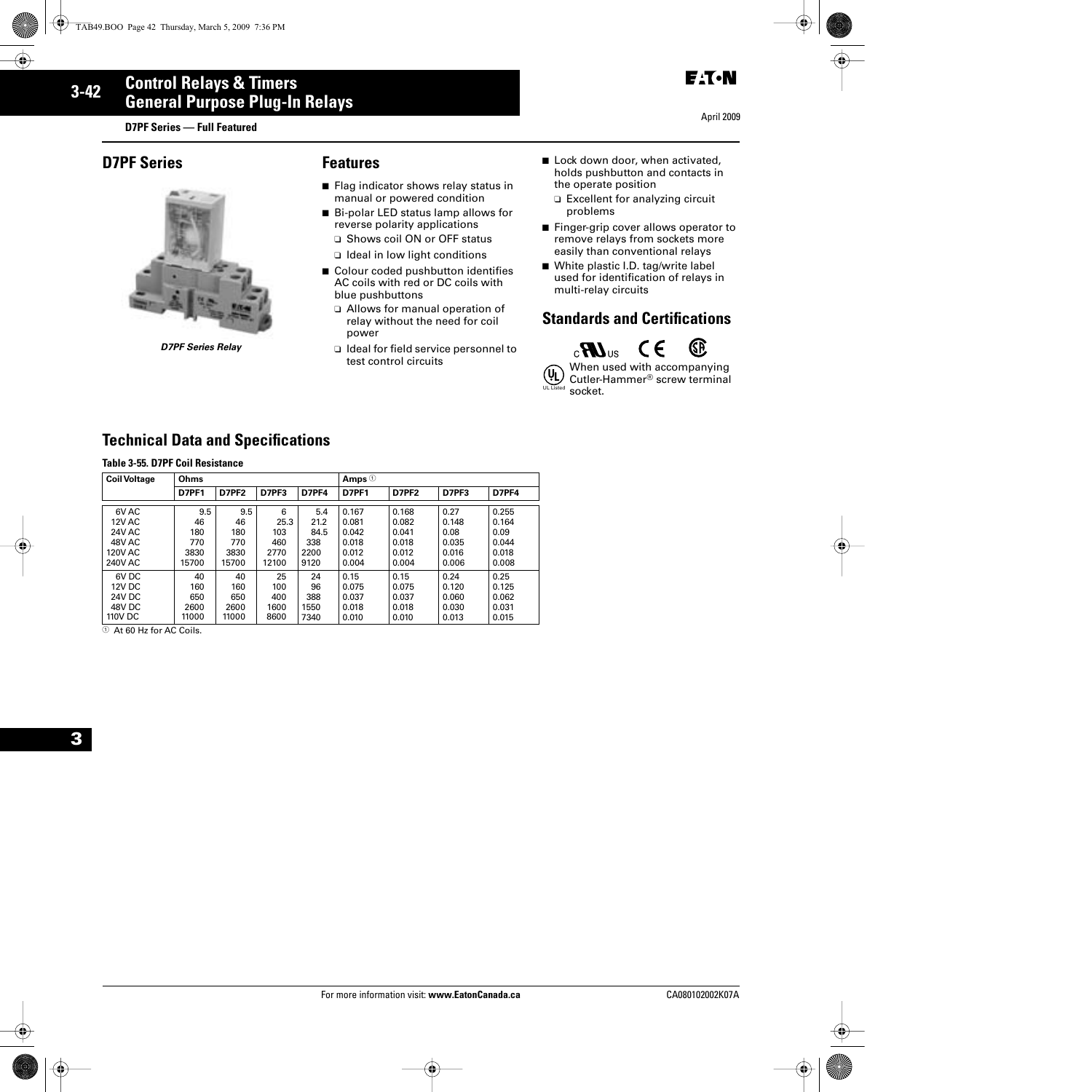April 2009

# **3-43 Control Relays & Timers General Purpose Plug-In Relays**

#### **D7PF Series — Full Featured**

#### **Table 3-56. D7PF Relay Specifications**

|                                              | <b>D7PF1</b><br><b>Resistive Load</b><br>$(p.f. = 1.0)$                | D7PF <sub>2</sub><br><b>Resistive Load</b><br>$(p.f. = 1.0)$ | D7PF3<br><b>Resistive Load</b><br>$(p.f. = 1.0)$            | D7PF4<br><b>Resistive Load</b><br>$(p.f. = 1.0)$            |  |  |
|----------------------------------------------|------------------------------------------------------------------------|--------------------------------------------------------------|-------------------------------------------------------------|-------------------------------------------------------------|--|--|
| Coil                                         |                                                                        |                                                              |                                                             |                                                             |  |  |
| Pickup Voltage (Max.)                        | 85% AC; 80% DC (% of nominal)                                          |                                                              |                                                             |                                                             |  |  |
| Drop Out Voltage (Min.)                      |                                                                        |                                                              | 10% AC; 10% DC (% of nominal)                               |                                                             |  |  |
| Maximum Voltage                              |                                                                        |                                                              | 110% of nominal                                             |                                                             |  |  |
| Insulation System per<br>UL Standard 1446    | Class B 266°F (130°C)                                                  |                                                              |                                                             |                                                             |  |  |
| <b>Contacts</b>                              |                                                                        |                                                              |                                                             |                                                             |  |  |
| Rated Load                                   | 277V AC.<br>28V DC - 20A<br>220V DC - 0.5A                             | 120V AC - 15A<br>277V AC.<br>28V DC – 12A<br>220V DC - 0.5A  | 120V AC.<br>28V DC - 15A<br>277V AC - 12A<br>220V DC - 0.5A | 120V AC,<br>28V DC - 15A<br>277V AC - 12A<br>220V DC - 0.5A |  |  |
| Maximum hp Ratings                           | 1/2 hp, 120V AC<br>1/2 hp, 120V AC<br>1 hp, 250V AC<br>3/4 hp, 250V AC |                                                              |                                                             |                                                             |  |  |
| <b>Contact Material</b>                      |                                                                        |                                                              | Silver Alloy, Gold Flashed                                  |                                                             |  |  |
| <b>Pilot Duty</b>                            |                                                                        |                                                              | <b>B300</b>                                                 |                                                             |  |  |
| Utilization Category (IEC)                   |                                                                        |                                                              | $AC-15$                                                     |                                                             |  |  |
| Min. Permissible Load                        |                                                                        | 100mA @ 5V DC or 0.5W                                        |                                                             |                                                             |  |  |
| <b>Contact Resistance</b>                    |                                                                        |                                                              | 100 Milliohms Max @ 6V, 1A                                  |                                                             |  |  |
| <b>Dielectric Strength</b>                   |                                                                        |                                                              |                                                             |                                                             |  |  |
| Coil to Contacts                             |                                                                        |                                                              | <b>2500V RMS</b>                                            |                                                             |  |  |
| <b>Across Open Contacts</b>                  | <b>1500V RMS</b>                                                       | <b>1000V RMS</b>                                             | <b>1000V RMS</b>                                            | <b>1000V RMS</b>                                            |  |  |
| Pole to Pole                                 |                                                                        | <b>2500V RMS</b>                                             | <b>2500V RMS</b>                                            | <b>2500V RMS</b>                                            |  |  |
| <b>Insulation Resistance</b>                 | 100 Megohms Min. @ 500V DC                                             |                                                              |                                                             |                                                             |  |  |
| <b>Temperature</b>                           |                                                                        |                                                              |                                                             |                                                             |  |  |
| Operating                                    | $-40 - 158$ °F (-40 to 70°C)                                           |                                                              |                                                             |                                                             |  |  |
| Storage                                      | -40 - 221°F (-40 to 105°C)                                             |                                                              |                                                             |                                                             |  |  |
| <b>Life Expectancy</b>                       |                                                                        |                                                              |                                                             |                                                             |  |  |
| <b>Electrical at Rated Resistive</b><br>Load | 100,000<br>Operations                                                  | 200,000<br>Operations                                        | 150,000<br>Operations                                       | 150,000<br>Operations                                       |  |  |
| Mechanical at No Load                        | 10 Million Operations                                                  |                                                              |                                                             |                                                             |  |  |
| Weight                                       |                                                                        |                                                              |                                                             |                                                             |  |  |
| Approximate Weight                           | $0.079$ lbs. $(36q)$                                                   | $0.079$ lbs. $(36q)$                                         | $0.132$ lbs. $(60q)$                                        | $0.176$ lbs. $(80q)$                                        |  |  |

#### **Table 3-57. D7PF Socket Specifications**

| Catalogue<br><b>Number</b> | <b>Electrical Ratings</b> | <b>Mounting Torque</b> | <b>Hook-Up Wire Range</b>      |
|----------------------------|---------------------------|------------------------|--------------------------------|
| D7PA3                      | 10A, 300V                 | $7 - 8$ in-lbs         | AWG 12 to 22 Solid or Stranded |
| D7PA4                      | 10A, 300V                 | $7 - 8$ in-lbs         | AWG 12 to 22 Solid or Stranded |
| D7PA5                      | 15A, 250V                 | N/A                    | AWG 14 Max.                    |
| D7PAA                      | 16A, 300V                 | $8 - 10$ in-lbs        | $20 - 12$ AWG                  |
| D7PAB                      | 16A, 300V                 | $8 - 10$ in-lbs        | $20 - 12$ AWG                  |
| D7PAO                      | 16A, 300V                 | $8 - 10$ in-lbs        | $20 - 12$ AWG                  |
| D7PA9                      | 10A, 300V                 | $7 - 8$ in-lbs         | $20 - 12$ AWG                  |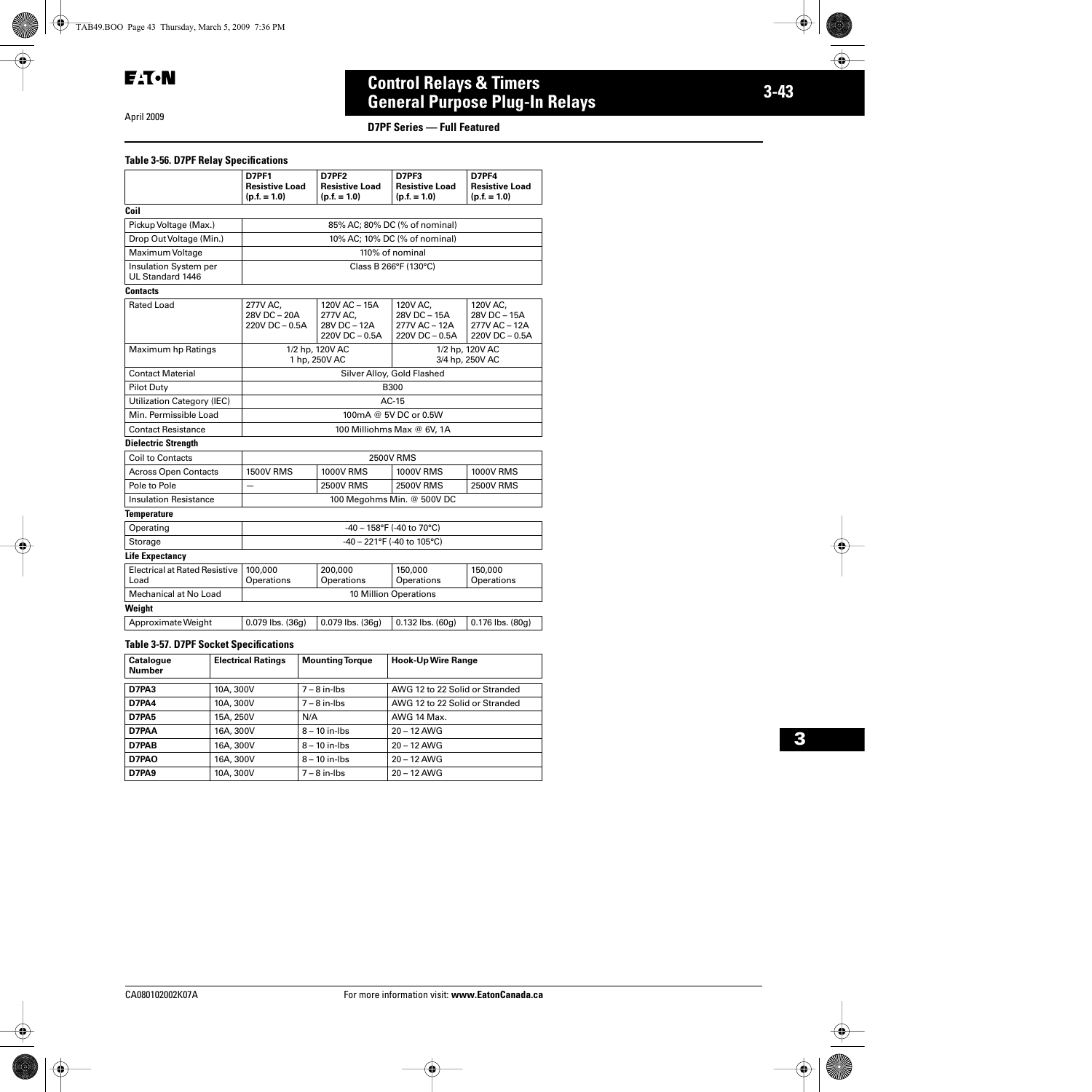**D7PF Series — Full Featured**

#### **Dimensions**











**Figure 3-70. D7PAD — Approximate Dimensions in Inches (mm)**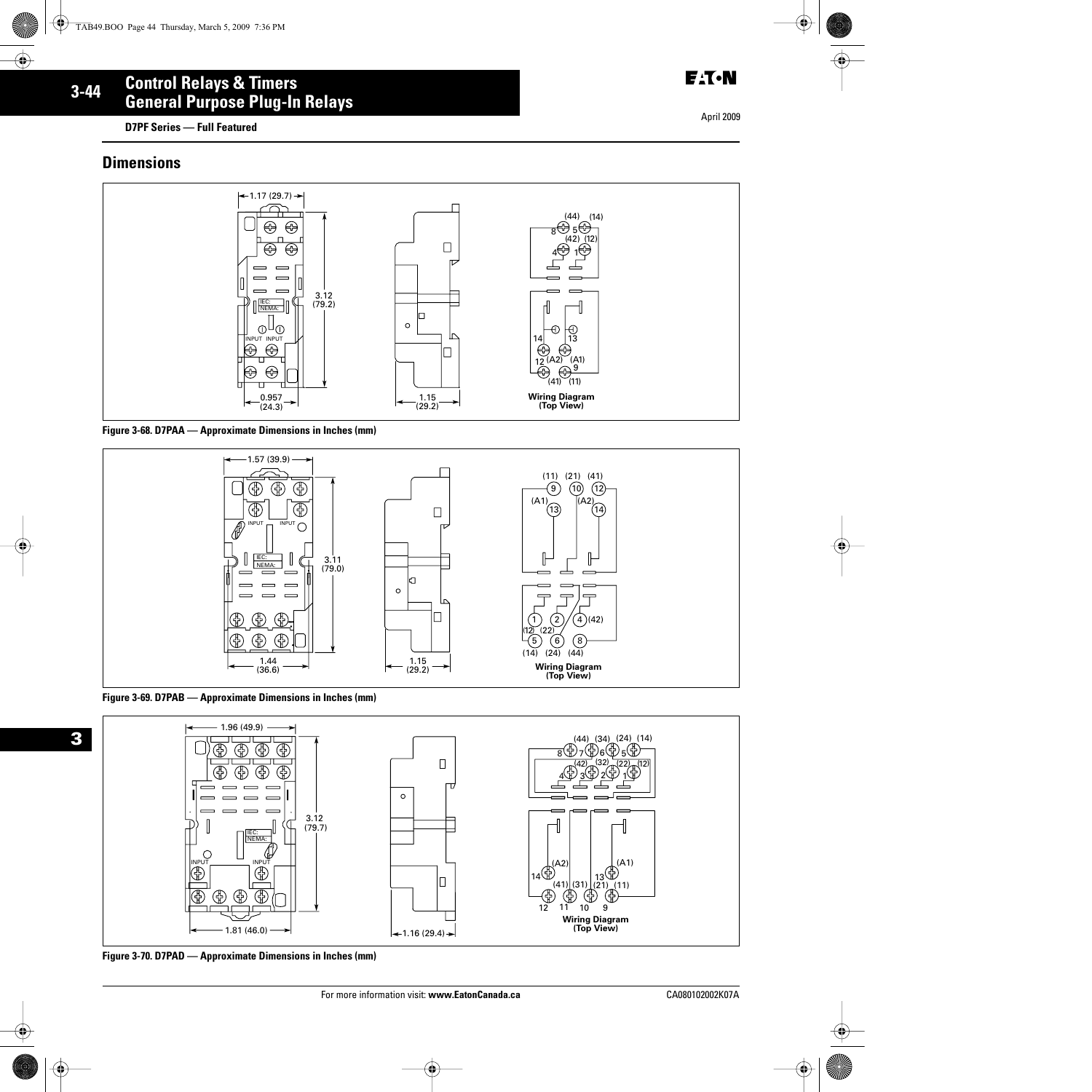$E: T \cdot N$ 

April 2009

# **3-45 Control Relays & Timers General Purpose Plug-In Relays**

**D7PF Series — Full Featured**







**Figure 3-72. D7PA9 Standard Mount — Approximate Dimensions in Inches (mm)**



**Figure 3-73. D7PA4 Panel Mount — Approximate Dimensions in Inches (mm)** 



**Figure 3-74. D7PA5 Panel Mount — Approximate Dimensions in Inches (mm)**